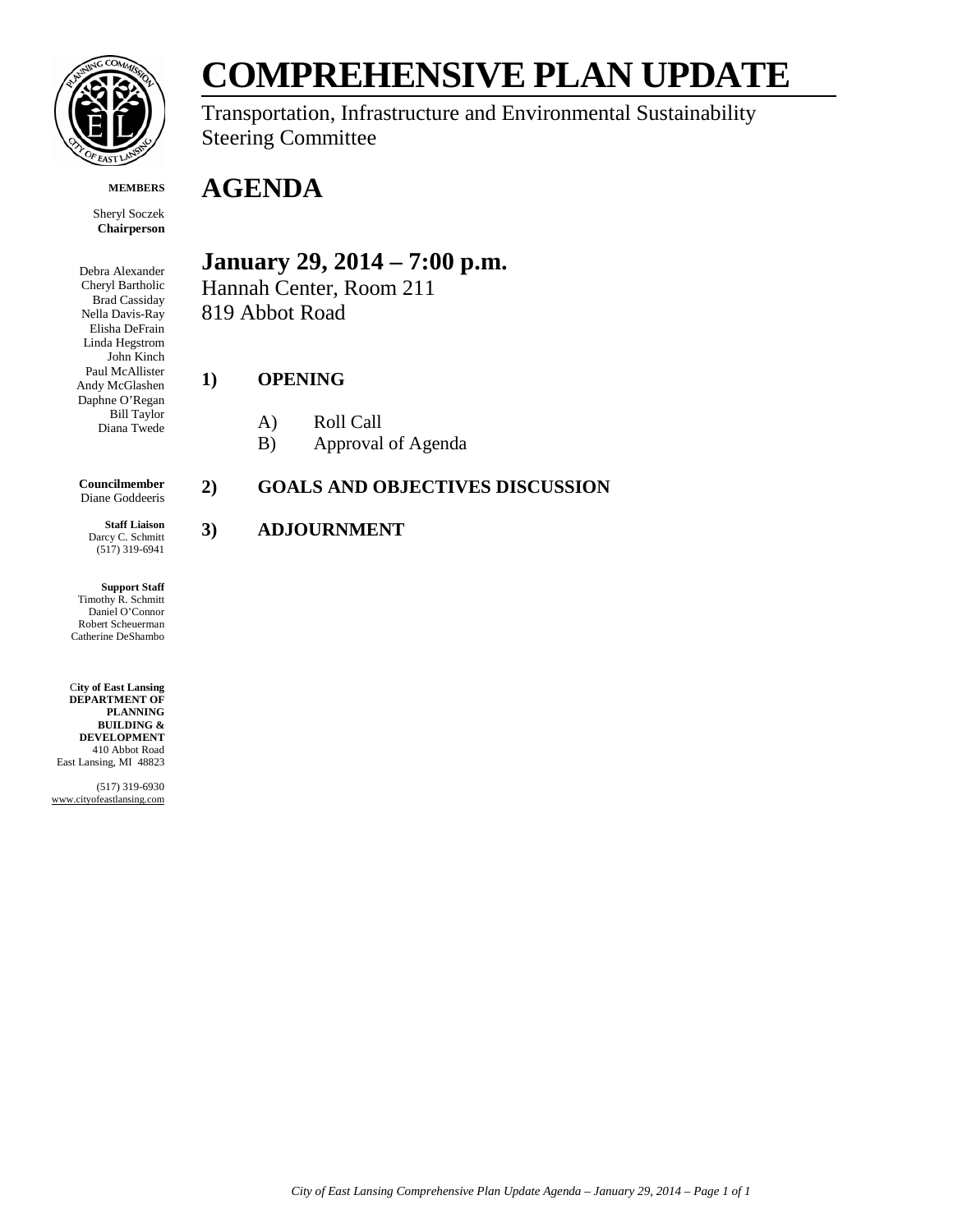## **PLANNING, BUILDING & DEVELOPMENT**



Quality Services for a Quality Community

## **MEMORANDUM**

| TO:          | <b>Transportation, Infrastructure, and Environmental</b><br><b>Sustainability Steering Committee Members</b>                                                                       |
|--------------|------------------------------------------------------------------------------------------------------------------------------------------------------------------------------------|
| <b>FROM:</b> | Timothy R. Schmitt, <i>AICP</i> , Community Development Analyst<br><b>Catherine DeShambo, Environmental Services Administrator</b><br>Robert Scheuerman, Engineering Administrator |
| DATE:        | <b>January 27, 2014</b>                                                                                                                                                            |
|              | <b>SUBJECT:</b> Goals and Objectives for Comprehensive Plan Update                                                                                                                 |

**City of East Lansing PLANNING, BUILDING & DEVELOPMENT** 410 Abbot Road East Lansing, MI 48823

> (517) 319-6930 www.cityofeastlansing.com

At the November Steering Committee meeting the Committee responded to a serious of questions intended to stimulate the subconscious and assure full participation from each member. The responses to these questions are attached for your review and were used by staff to help identify existing goals, objectives, and actions that are still relative and highlight those that may be missing in the document.

The January meeting will begin by discussing the Steering Committees responses to the questions from the November meeting and how they relate to existing goals, objectives and actions. The next step will be to discuss topics that are not covered in the existing plan. To reiterate, the definitions we are using for Goals, Objectives, and Actions are:

*Goals* are the broadest expressions of a community's desires they give direction to the plan as a whole. They are concerned with the *long term*, and often describe *ideal situations* which would result if *all* plan purposes were fully realized. Since goals are value-based, their attainment is difficult to measure.

**Objectives** are broad statements that set preferred courses of action – choices made to carry out the goals in the *foreseeable future (mid- to longterm)*. They need to be specific enough to help determine whether a proposed project or program would advance community values expressed in the goals.

**Actions** are specific statements that carry out a plan in the *short term* which accomplish the broader statements expressed in the goals and objectives. Actions are generally implemented through the City Council's Strategic Priorities and are activities that can realistically be carried out within a two to five year period and guide the City's day-to-day operations.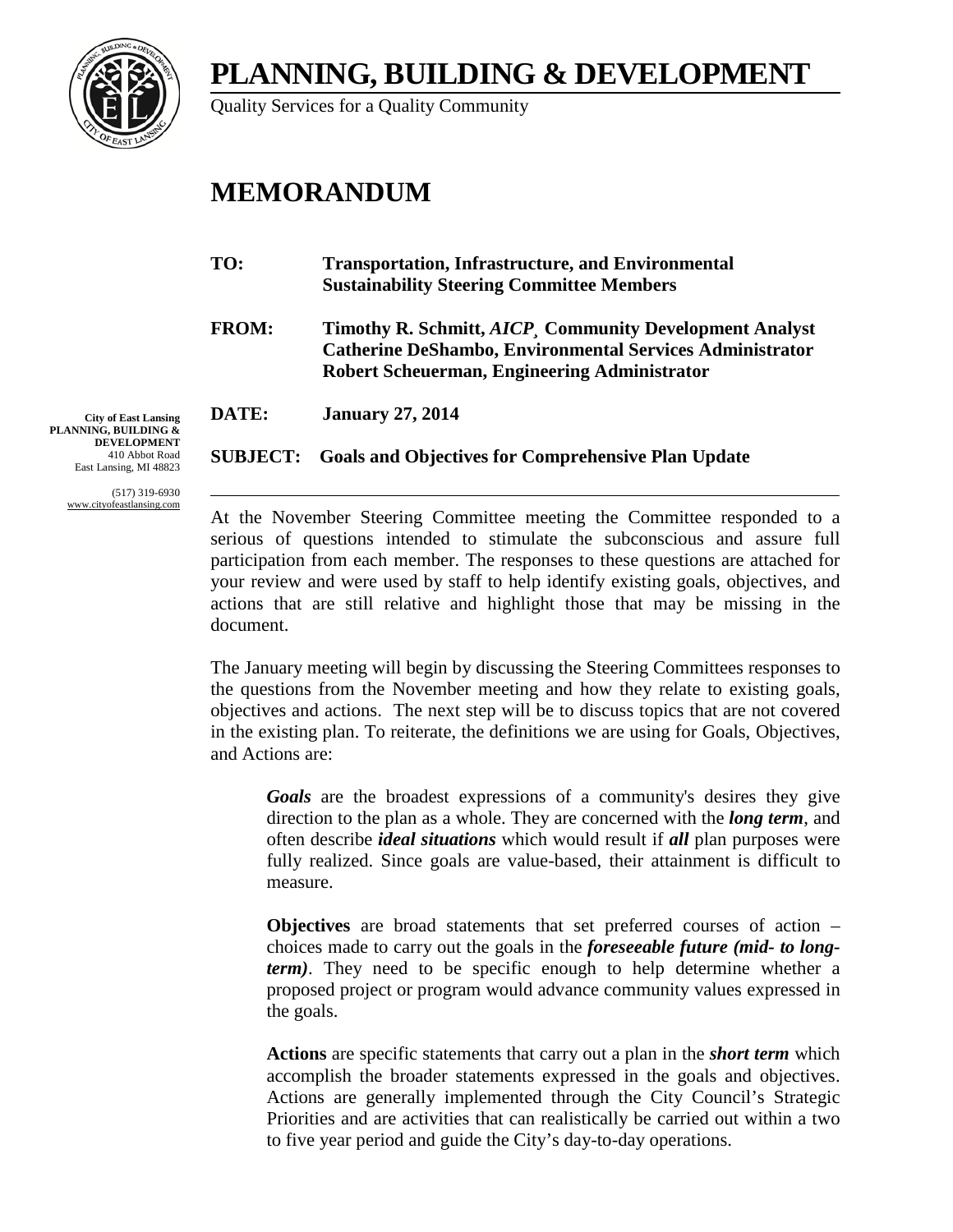Transportation, Infrastructure, and Environmental Sustainability — Goals and Objectives January 27, 2014 Page 2 of 4

The following goals, objectives and actions were developed from language in the current plan and continue to be important going forward, based on the Steering Committees general responses in November.

In terms of Environmental Sustainability, there was a great deal of discussion about this at the November meeting, focused around several areas. Generally, sustainability in East Lansing is/should be:

- o Focusing on Red Cedar, Water Conservation and Quality
- o Continued Implementation for Green Technology/Infrastructure
- o Preserving/Enhancing Green and Natural Areas (especially water)

And it is addressed in the following objectives and actions in the plan:

**Objective 4-2:** Provide public access to the Red Cedar River.

Action 4-2.1: Seek resources to implement a riverfront park.

*Action 4-2.2:* Work with Michigan State University and other governmental jurisdictions to improve public access to the Red Cedar River.

**Objective 4-3:** Enhance the City's natural features through the creation and preservation of programs and policies that guide development.

> *Action 4-3.1:* Protect and enhance high quality wetlands facing development pressure.

> *Action 4-3.2:* Procure conservation easements to mitigate the impact of concentrated development.

*Action 4-3.3:* Promote innovative storm water management practices.

*Action 4-3.4:* Plant and maintain a diversity of native vegetation.

**Action 4-3.5:** Eradicate invasive plant species on City properties.

For non-motorized transportation, we asked the committee about barriers to non-motorized transportation. The main groupings of responses were:

- o Moto v. Non-Moto Conflicts (Grand River, Hagadorn Crossings)
- o Car First Mentality
- o Safe Routes and Habit (Education!)

There is one objective in the existing plan that addresses non-motorized transportation already.

**Objective 5-2:** Improve nonmotorized transportation opportunities.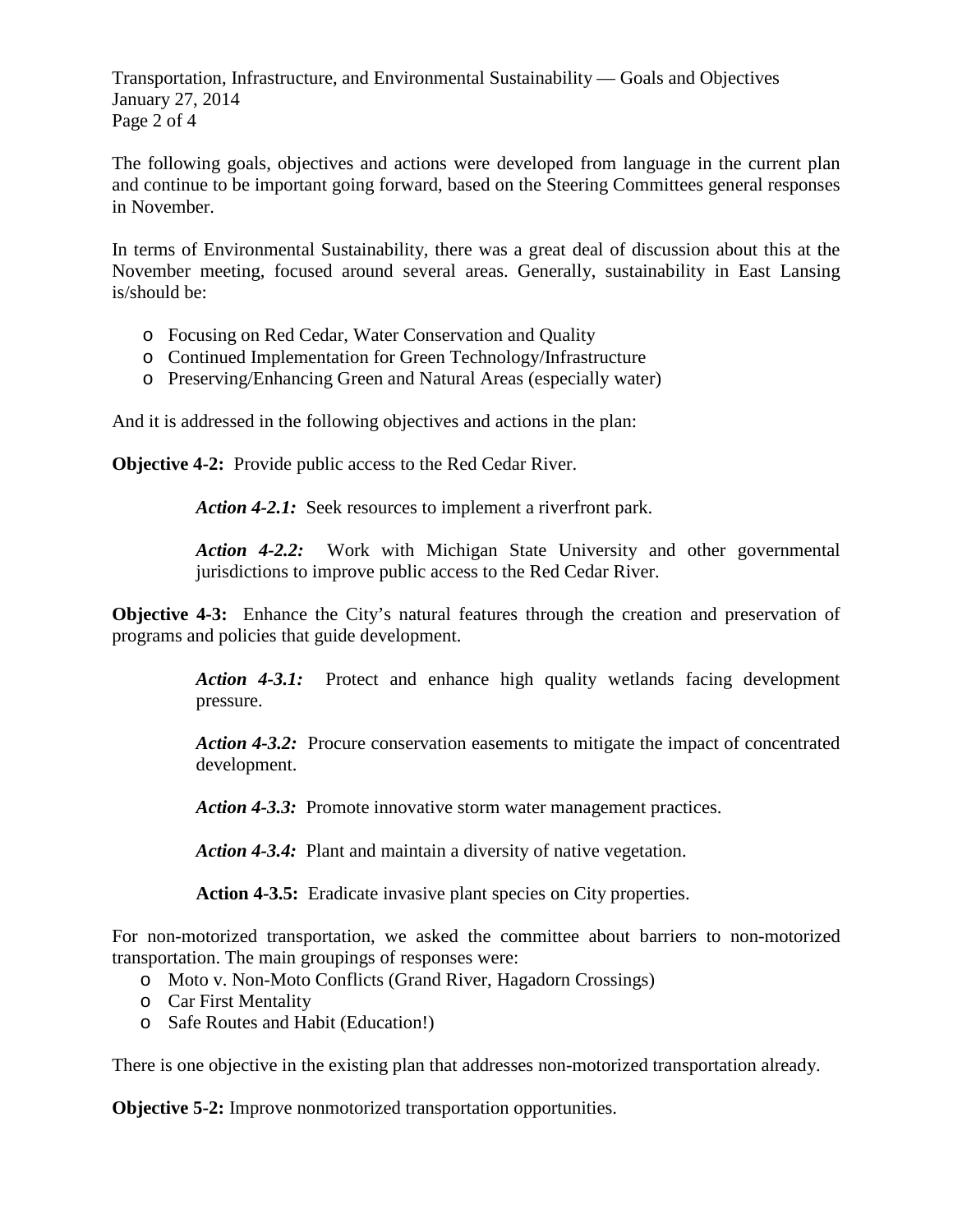*Action 5-2.1:* Minimize pedestrian vs. vehicle conflict through innovative road designs.

*Action 5-2.2:* Connect the River Trail and the Northern Tier Trail to the surrounding regional trails.

Action 5-2.3: Improve access to Emerson Park through the purchase of right of way or an easement at the south end of Larkspur Drive.

*Action 5-2.4:* Assist the East Lansing Public School System in the implementation of safe routes to schools.

There were other actions that also addressed non-motorized transportation:

*Action 1-3.3:* Seek funding sources to expedite accessibility improvements to the neighborhood sidewalks.

*Action 2-1.3:* Continue to improve the City's "Wayfinding" system which includes uniform signage with clear directional information for motorists, cyclists, and pedestrians.

Since the development of the last comprehensive plan, the City undertook the development of a non-motorized plan master plan that has a great deal of information in it and will help guide the development of objectives and actions in the Comprehensive Plan.

There are a number of items that relate specifically to motorized transportation and infrastructure, items the Committee did not spend a great deal of time discussing. These include:

*Action 1-3.1:* Pursue funding options to improve neighborhood street lighting.

*Action 1-3.2:* Develop a best practices manual for neighborhood traffic calming.

Action 2-1.4: Encourage alternative parking options.

**Action 2-1.7:** Work with the Capital Area Transit Authority to maintain downtown access, greenspace, and median alignment during Bus Rapid Transit design and development.

**Objective 5-1:** Enhance the City's street network.

**Action 5-1.1:** Minimize vehicle vs. vehicle conflict using traffic calming tools where traffic studies and other community objectives support their use.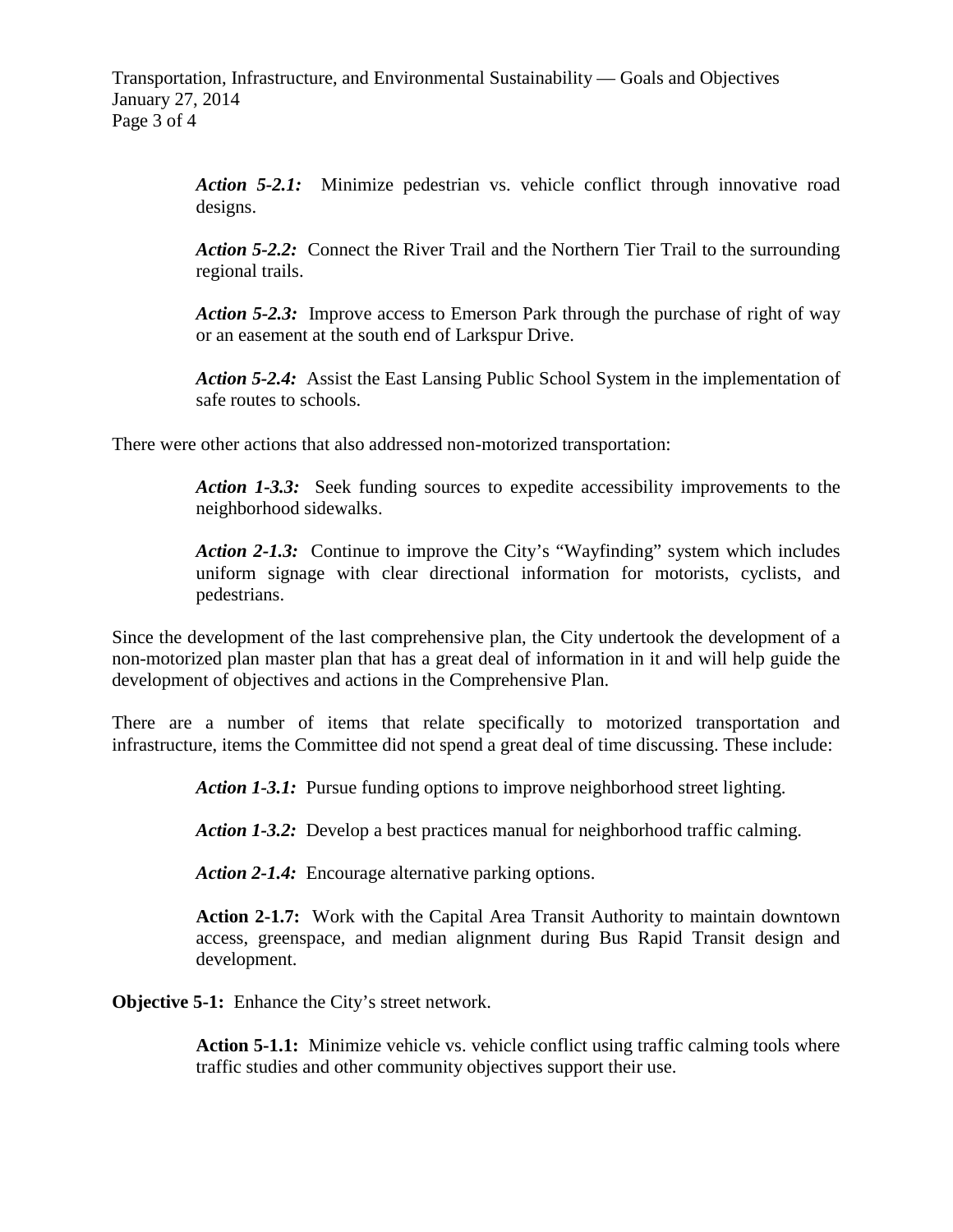Transportation, Infrastructure, and Environmental Sustainability — Goals and Objectives January 27, 2014 Page 4 of 4

> *Action 5-1.2***:** Collaborate with Regional Transportation Organizations to evaluate transportation routes based on population movement.

> *Action 5-3.1:* Pursue engineering and design studies to extend State Road from Chandler Road to Webster Road.

> *Action 5-3.2:* Pursue engineering and design studies to extend Coleman Road from West Road to Wood Street.

There are other issues that the Steering Committees and public raised that need to be discussed further, to allow Staff the background to draft effective objectives and actions. We do not want the Steering Committees to get into the specifics of 'wordsmithing' the objectives and actions, Staff will work on that after the Steering Committees have talked further and will bring language back to address outstanding items. These include additional discussion about the environmental sustainability aspect of the Comprehensive Plan, which is largely new since the last Plan was adopted, specifically these responses.

#### **Environmental Sustainability is -and- Sustainability in East Lansing is/should:**

- o Educate and Promote
- o Continue to Expand Recycling
- o Planning for Climate and Energy
- o Waste Reduction/Increased Recycling
- o Modification of Transportation Habits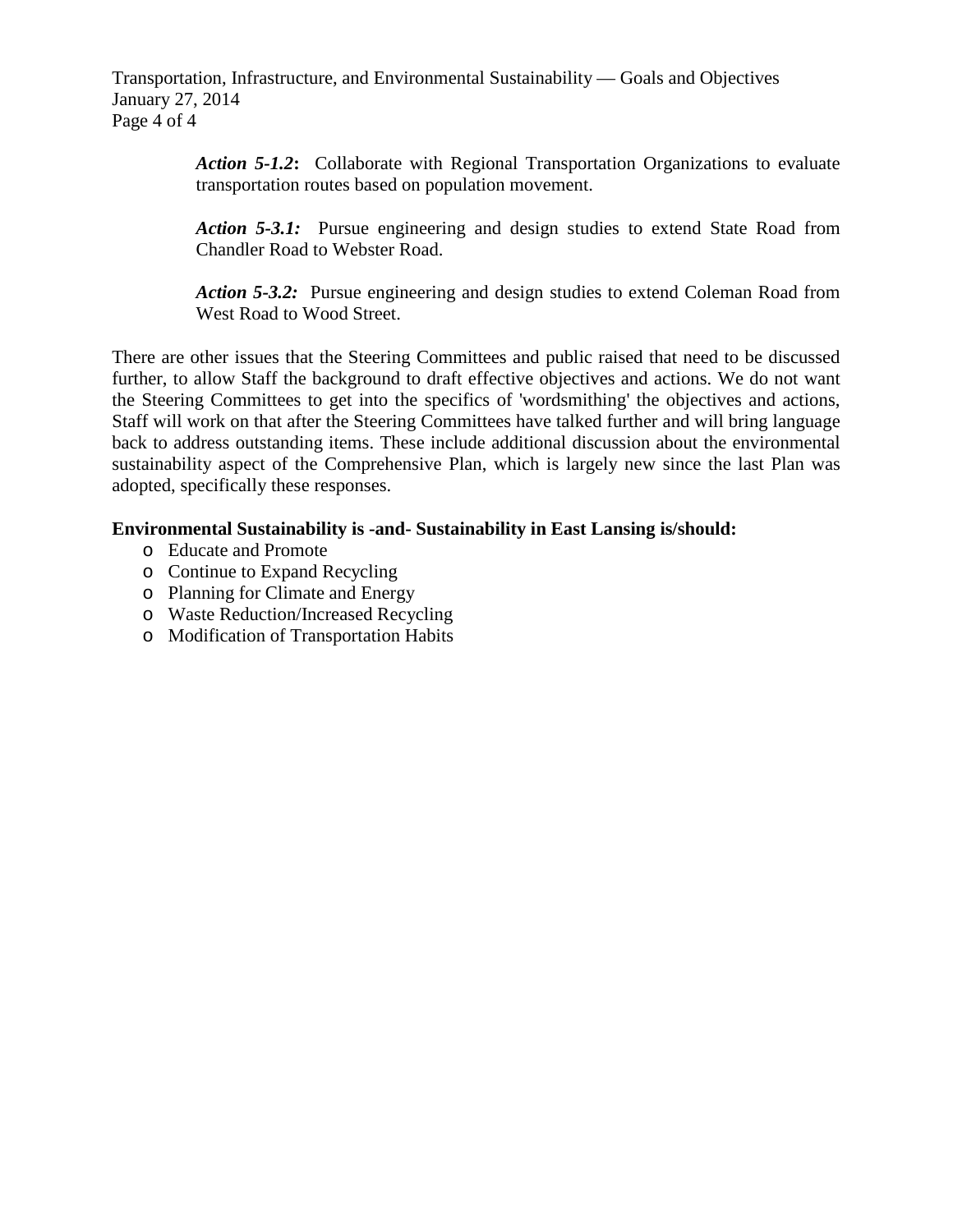#### **Environmental Committee Responses**

**Question:** What are the top four barriers to non-motorized transportation and movement through and within the City of East Lansing?

#### **Barriers to Non-Moto Transportation Are:**

- o Moto v. Non-Moto Conflicts (Grand River, Hagadorn Crossings)
- o Car First Mentality
- o Safe Routes and Habit (Education!)
- o Weather

#### Responses:

- The weather
- Icy side walks
- Need better, more complete sidewalks that are cleared in the winter
- Hagadorn (especially Hagadorn and Grand River intersection)
- Crossing Grand River
- Narrow streets north of Grand River
- Pinch points where East Lansing streets meet campus
- Bike lanes that disappear at busy intersections
- Safe, defined routes for bikes through neighborhoods
- Easy, strategic storage spaces for bikes
- Locations to safely park bike
- Walking and texting
- Uneducated bike users (wrong side, no lights)
- Traffic volumes and safety issues
- Riders/pedestrians racing traffic signals
- Bikes on sidewalks
- Cars/people in bike lanes
- No effective communication of what people are expected to do
- No standardized transportation plan
- More about speed, not enough road diets or improvement of flow traffic
- Planning for automobiles
- Car first mentality
- Not enough promotion of the bus system
- Sprawl in the north end

**Question:** What are the top four things you think of when I say the word environmental sustainability.

#### **Environmental Sustainability is:**

- o Preserving/Enhancing Green and Natural Areas (especially water)
- o Modification of Transportation Habits
- o Planning for Climate and Energy
- o Waste Reduction/Increased Recycling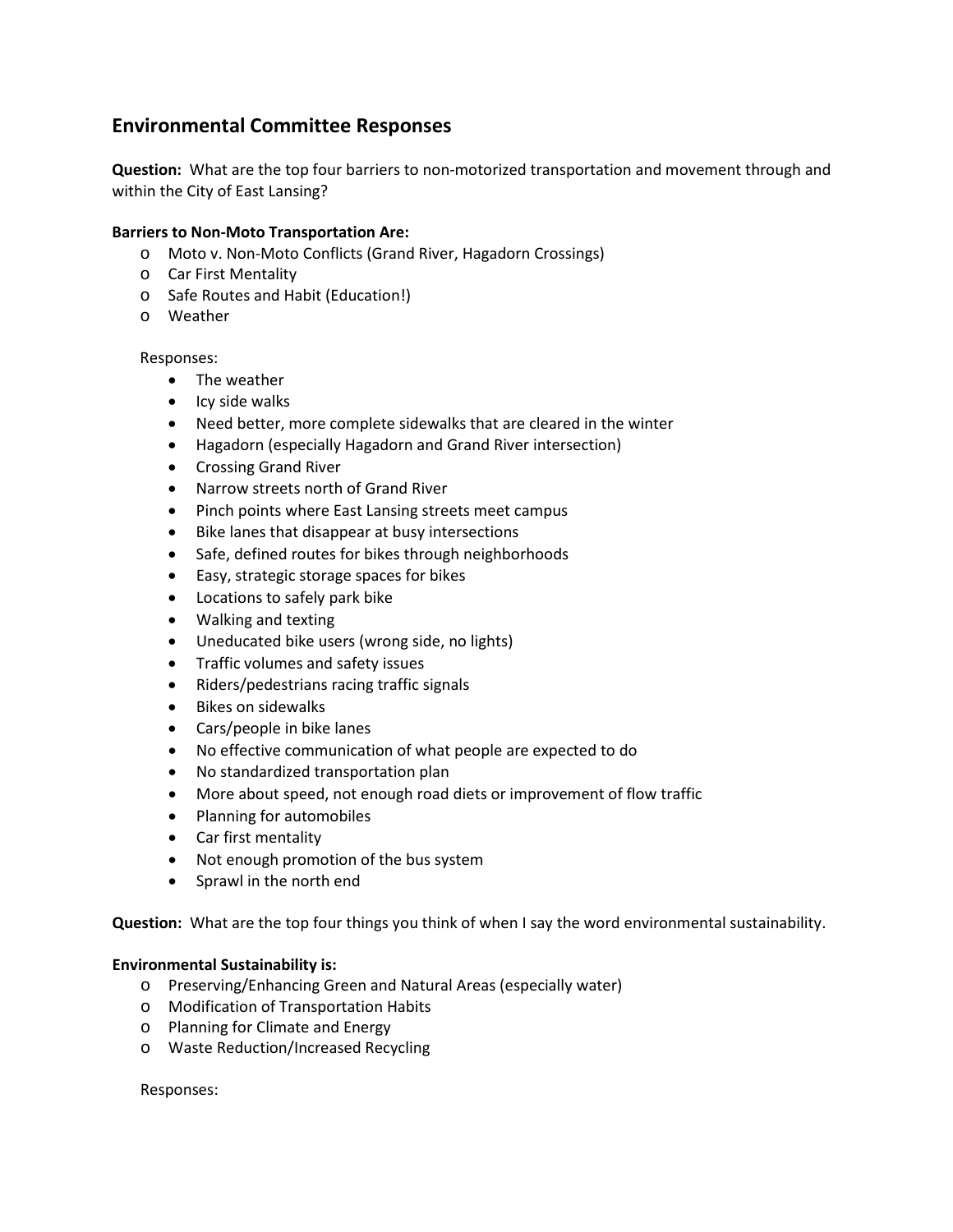- Energy (especially efficiency)
- Climate change planning
- No adverse effects on the environment
- City and university work to improve everyone's quality of life
- Leadership
- Recycling needs to be even better
- Waste reduction
- Easy recycling of a greater variety of materials
- Lessening of pollution
- Congestion mitigation
- Reliance on gasoline
- Transportation integration
- Sprawl reduction
- Reducing vehicle miles traveled (modern, multi-modal transit)
- Trip reduction
- Eliminate unnecessary four-way stops and speed barriers
- Reduction of auto use more buses, walking, etc
- Continue tree city designation with continued tree planting and maintenance
- Rain gardens, bios walls to handle storm water runoff
- Clean water
- Gardens
- Conserving green space
- Education to reduce pesticide use, plant native species
- Water management
- Long-term protection of natural resources

**Question:** What are the top four things that the City focus their environmental sustainability efforts on?

#### **Sustainability in East Lansing is/should:**

- o Focusing on Red Cedar, Water Conservation and Quality
- o Continued Implementation for Green Technology/Infrastructure
- o Educate and Promote
- o Continue to Expand Recycling

- Advance water conservation
- Make Red Cedar a core feature of city
- Work on new ways to divert rain water from sewers
- Too focused on cars
- Good public transit (but need more, and integrate with other modes)
- Keep putting in electrical charge stations for electric cars
- Develop dedicated roads to bikes to serve students and us old-timers
- Green space and pedestrian oriented development
- Keep promoting walkability
- Zoning restrictions in place/building codes
- Strop sprawl in the north end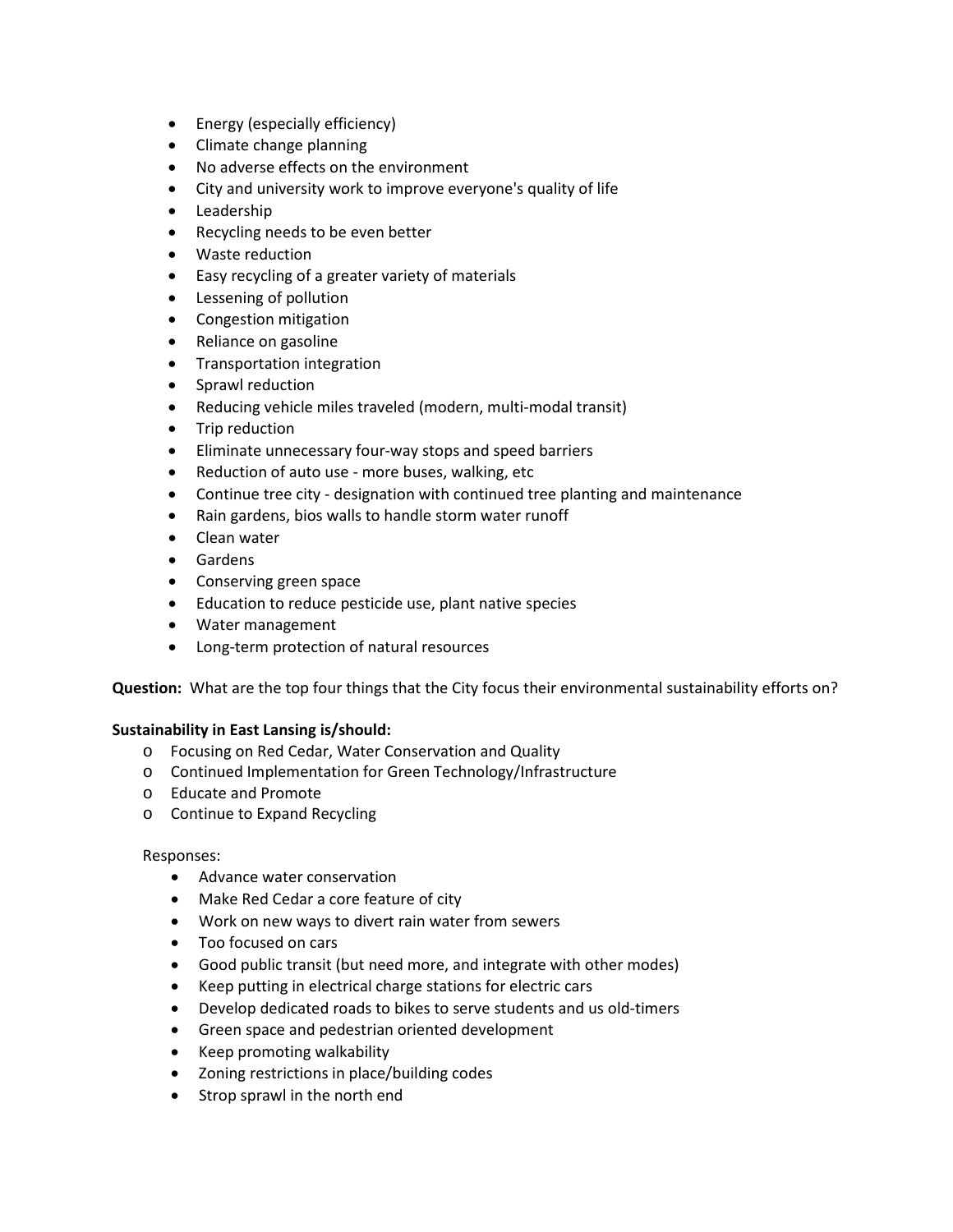- Parking facilities
- Educational programs/recycling initiatives
- Promotion of "green" activities
- Maintain parks
- Good recycling program
- Have a good waste plan
- Educate community on sustainability
- Continue to lead by example
- More green infrastructure/less impermeable surface
- Promote/communicate "green" to residents via city's system
- Congested trunk lines (Lake Lansing, Saginaw, Grand River)
- Roads
- No major congestion issues
- Transit

**Question:** What are the top four things you think of when I say the word infrastructure.

#### **Infrastructure is:**

- o Roads and Integrated Non-Motorized
- o Sewer/Water/Electric (the classics)
- o Quality of Life (Mass transit, high speed intersections, parking)

- Transportation, all modes integrated
- Trails
- Bike lanes
- Roads
- Highways and Roads
- Roadway diets
- Roads and pipes
- Roads, adequate signage, maintenance
- Power and light, reliable quick emergency response
- Electricity supply for lights, signals, etc
- Water and sewer up to date
- Safe protection of streams and rivers
- Sewer system
- Rail
- Transit station
- Communications up to date, cutting edge technology
- High speed internet
- Pedestrian friendly
- Sidewalks, ADA curbing
- Safety
- Framework for future projects/limits our decision making to realistic measures